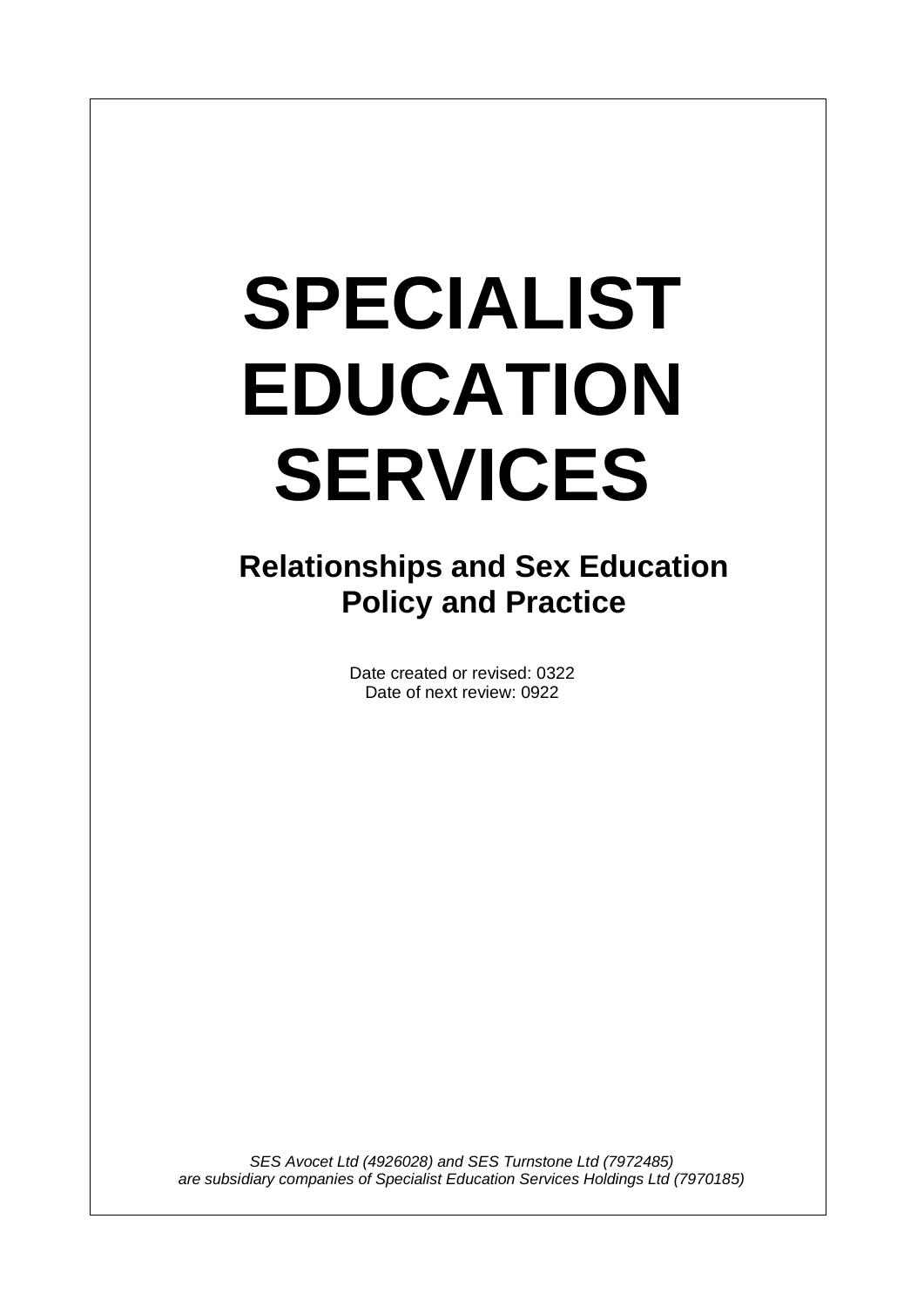#### **CONTENTS**

#### **1 Rationale**

| $\mathbf{2}$ | <b>Aims and Objectives</b>                                        |                                                                    |                |  |
|--------------|-------------------------------------------------------------------|--------------------------------------------------------------------|----------------|--|
|              | 2.1                                                               | Relationships and Sex Education and National Curriculum Aims       | $\overline{4}$ |  |
|              | 2.2                                                               | Relationships and Sex Education and Reading, Writing,              |                |  |
|              |                                                                   | Communication, Maths and Computing Skills                          | 4              |  |
|              | 2.3                                                               | Relationships and Sex Education and Personal, Emotional and Social |                |  |
|              |                                                                   | Development                                                        | 4              |  |
| 3            | The Implementation of Relationships and Sex Education             |                                                                    |                |  |
|              | 3.1                                                               | <b>Equal Opportunities</b>                                         | 5              |  |
|              | 3.2                                                               | Relationships and Sex Education as a Cross Curricular Subject      | 6              |  |
|              | 3.3                                                               | <b>Teaching and Learning Styles</b>                                | 6              |  |
|              | 3.4                                                               | <b>Planning for Relationships and Sex Education Experiences</b>    | $\overline{7}$ |  |
|              | 3.5                                                               | Right to be Excused from Sex Education                             | 10             |  |
|              | 3.6                                                               | <b>Presentation of Work</b>                                        | 10             |  |
|              | 3.7                                                               | Progression in Relationships and Sex Education                     | 10             |  |
|              | 3.8                                                               | Differentiation                                                    | 11             |  |
|              | 3.9                                                               | <b>Assessment and Recording</b>                                    | 12             |  |
|              | 3.10                                                              | Relationships and Sex Education and Mental Wellbeing               | 13             |  |
| 4            | <b>SMSC and British Values in Relationships and Sex Education</b> |                                                                    |                |  |
|              | 4.1                                                               | <b>SMSC</b>                                                        | 13             |  |
|              | 4.2                                                               | <b>British Values</b>                                              | 14             |  |
| 5            |                                                                   | <b>Other Contextual Publications</b>                               | 15             |  |
| 6            |                                                                   | Appendix A: What Students Should Know by the End of Primary and    |                |  |
|              | <b>Secondary School</b>                                           |                                                                    | 16             |  |
|              | <b>Appendix B: Parental Consent Form for Sex Education</b>        |                                                                    | 20             |  |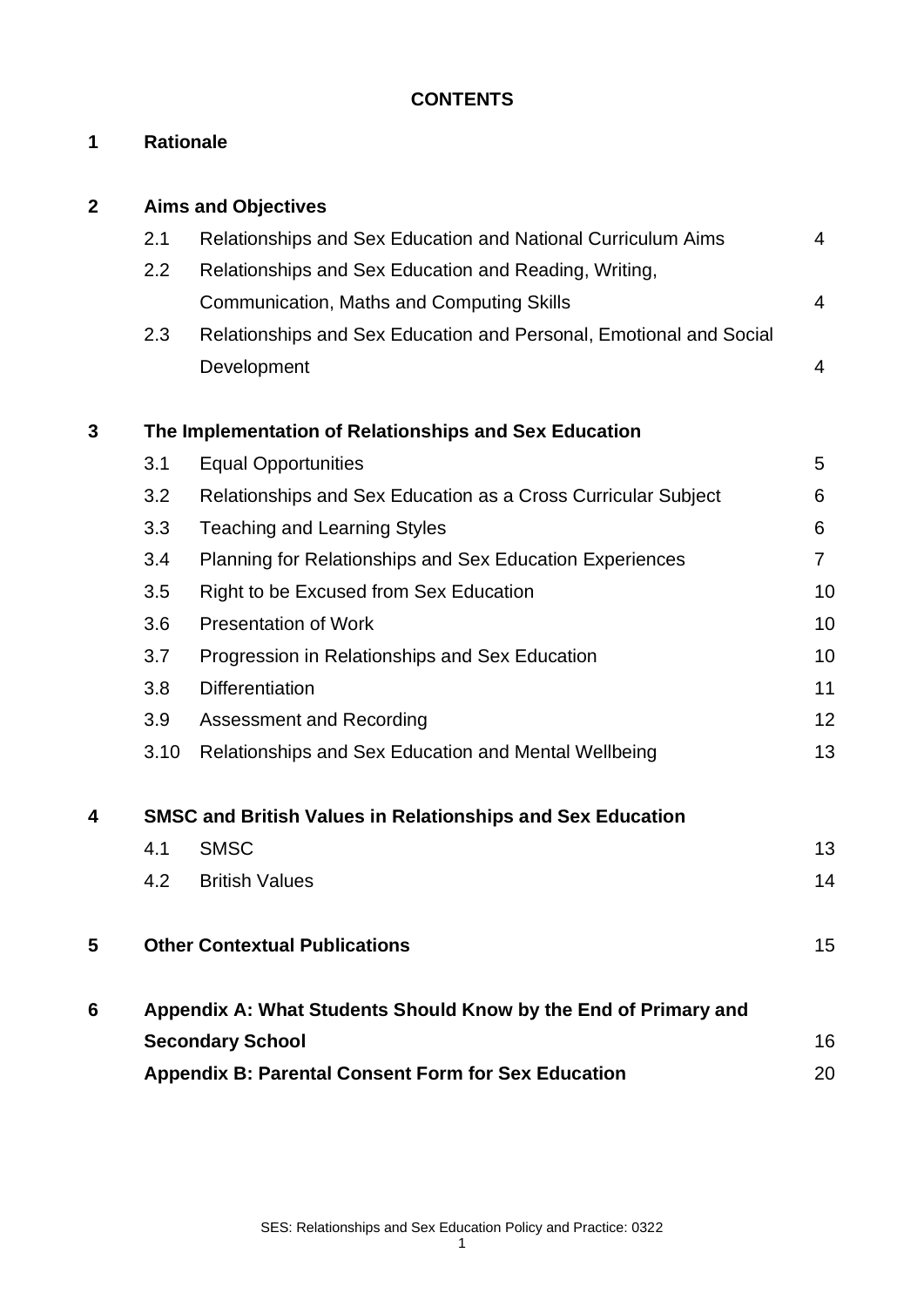#### **1 RATIONALE**

This document should be read in conjunction with the Curriculum Intent Statement, which outlines specific issues underpinning the Curriculum approach at SES

The very nature and purpose of the holistic provision at our establishments means that the focus is always on the 'whole child'. This is amplified in the range of documentation, policy and practice that reflects our philosophy of '24hr' learning, coupled with our "no limits' positive psychology.

The intensity of work in this respect, with both the child and where possible, family, is beyond what any child in a mainstream setting, and in many other specialist settings, would experience because of the very purpose and nature of our practice.

SES acknowledges its responsibility to safeguard and promote the welfare of those young people in its care. Developing appropriate relationships, sexual relationships healthy lifestyles is paramount and at the heart of the SES Way.

This document sets out the policy and principles that underpin the whole process of supporting the development of Relationships and Sex Education with the child through planned learning experiences, including twenty-four hour learning experience where available.

#### **2 AIMS AND OBJECTIVES**

SES has a commitment to the provision of high quality services within the context of legislative requirements. The development of this policy in regard to the relationships and sexual health of young people whom we look after, is developed within the framework of the Children Act 1989, the requirements under the Children Leaving Care Act 2000 and the Education Act 1996 and 2002, and the statutory guidance for Relationships and Sex Education (RSE) and Health Education 2020.

This latest guidance states that:

*"To embrace the challenges of creating a happy and successful adult life, pupils need knowledge that will enable them to make informed decisions about their wellbeing, health and relationships and to build their self-efficacy. Pupils can also put this knowledge into practice as they develop the capacity to make sound decisions when facing risks, challenges and complex contexts. Everyone faces difficult situations in their lives. These subjects can support young people to develop resilience, to know how and when to ask for help, and to know where to access support."*

This policy covers SES's approach to Relationships and Sex Education (RSE) as set out in the DfE 'Relationships Education, Relationships and Sex Education and Health Education' statutory guidance.

The aims of the RSE programme closely mirror the aims of the broader PHSE and PESD curriculum:

• to help all students develop as individuals in a wider society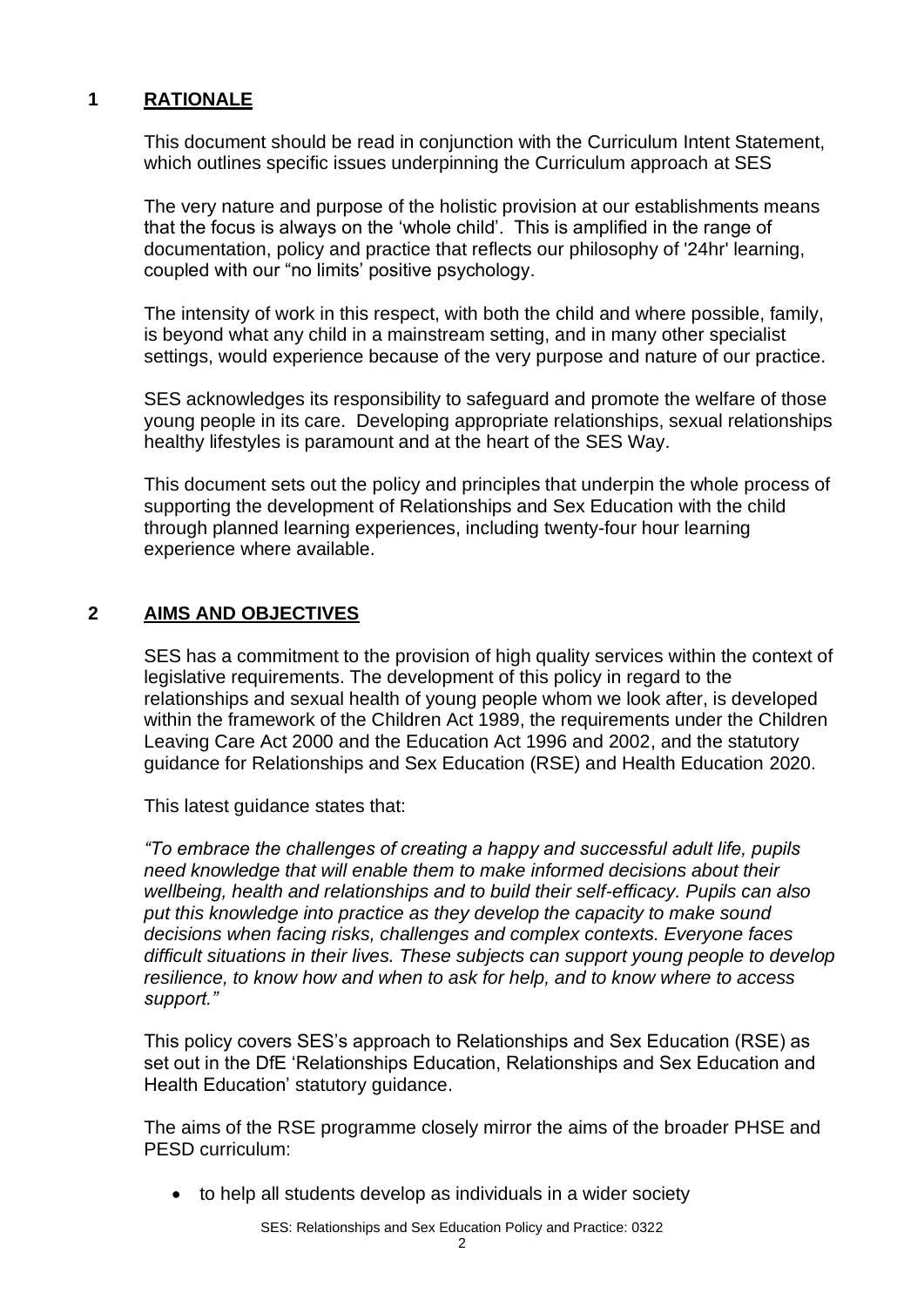- to understand their relationships with others
- to understand themselves physically, emotionally, socially and sexually

Learning about relationships and sex should be:

- an integral part of the lifelong learning process, with agreed aspects beginning in early childhood and continuing throughout adult life
- an entitlement for all boys as well as girls
- an entitlement for those who are heterosexual or LGBT
- an entitlement for those with physical, learning or emotional difficulties; and those with a religious or faith tradition
- an entitlement for everyone whatever their background, community or circumstance is provided for within the holistic context of emotional and social development throughout the community at Specialist Education **Services**

At Specialist Education Services we are statutorily required to explore lifestyle choices (Life Skills, PSHEE and PESD curriculum) that our young people may wish to make and, having made those choices we are required to develop their use of appropriate language, strategies and skills that they may need to stay healthy and safe. The diversity of the needs within Specialist Education Services, coupled with the additional vulnerability of each of our young people mean the range of learning experiences should include the following:

- laying foundations of understanding about growth and change and respect for one another
- preparation for the changes of puberty, including menstruation
- body knowledge
- understanding about sexual health, managing fertility and avoiding infection (as appropriate to the individual students' level of development)

The learning objectives for our RSE are:

- to be able to make choices and decision
- to develop personal autonomy
- to demonstrate appropriate levels of responsibility and control over their lives
- to make a difference or make changes by their individual or collective actions
- to develop a range of self-help and independence skill
- to promote positive self-esteem, self-confidence and a secure base to support the development of caring and fulfilling personal relationships
- to develop a healthy and responsible attitude to sexual behaviour

The overarching principle of the learning outcomes will be that young people will know or begin to understand the following:

- know and understand the nature and consequences of discrimination teasing, bullying and aggressive behaviours (including cyber bullying)
- be able to interact with peers and adults in a respectful, appropriate and safe way
- understand that they have a right to learn, to be heard and to be kept safe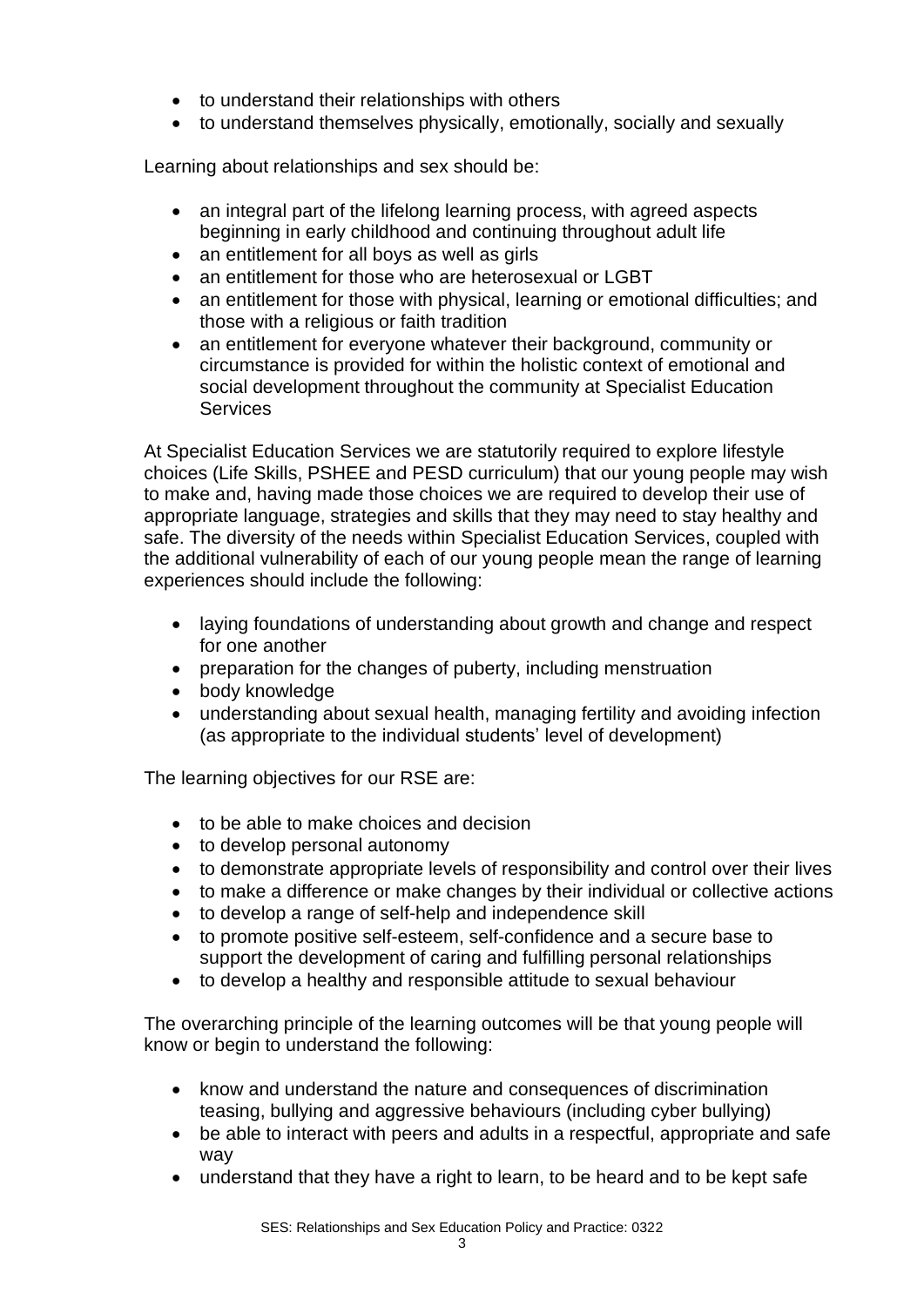• understand that they have a responsibility to listen and to respect others at all times

To support our aims and objectives, SES will actively promote the use of a multidisciplinary approach to the provision of services, collaborating with young people, their parents/carers and other agencies. This requires a commitment to training carers involved in direct work with young people 'looked after', to facilitate successful implementation of this policy.

#### 2.1 RELATIONSHIPS AND SEX EDUCATION AND NATIONAL CURRICULUM AIMS

All young people are entitled to a broad, balanced and relevant curriculum that meets their individual learning needs and promotes their spiritual, moral, cultural, mental and physical development.

The teaching of RSE enhances learning by offering a range of opportunities to improve young people's knowledge and understanding of different types of relationships, their own emotions and the changes that they will experience as they grow up and become adults (linking RSE to PSED, PSHEE and Life Skills which are already embedded in the Teaching and Learning at Specialist Education Services).

Using the curriculum mapping for RSE we will directly involve students by teaching a high quality integrated programme that responds to many of the key issues associated with puberty, adolescence and becoming an adult. However, this approach may often require a closer examination of individual and group needs. This might include RSE being taught at a primary level to children who are in KS3 or 4 depending upon their social, emotional and academic needs.

#### 2.2 RSE AND READING, WRITING, COMMUNICATION, MATHS AND COMPUTING SKILLS (RWCM+C)

RDCM+C skills are core elements of English, Mathematics and Computing that provide individuals with the skills and abilities they need to operate confidentially, effectively and independently in life, their communities and work. Individuals possessing these skills are able to progress in education, training and employment and make a positive contribution to the communities in which they live and work.

Development of RWCM+C skills is embedded within personalised programmes of study in RSE. RWCM+C skills in the curriculum are not limited to this subject. The curriculum offers opportunities for RWCM+C skills development in RSE which encourages working beyond the Learning Centre and making link to a wide range of learning opportunities. To be effective RWCM+C skills teaching must be relevant and allow learners to engage with real situations in the world.

#### 2.3 RSE AND PERSONAL, EMOTIONAL AND SOCIAL DEVELOPMENT (PESD)

Effective planning for PESD in RSE must ensure that relevant elements are embedded into; individual learning episodes, sequences of work, teaching approaches and learning outcomes. When this is done well, it will build individual confidence and enrich the experiences of learners and support their progress in RSE while increasing coherence across the curriculum.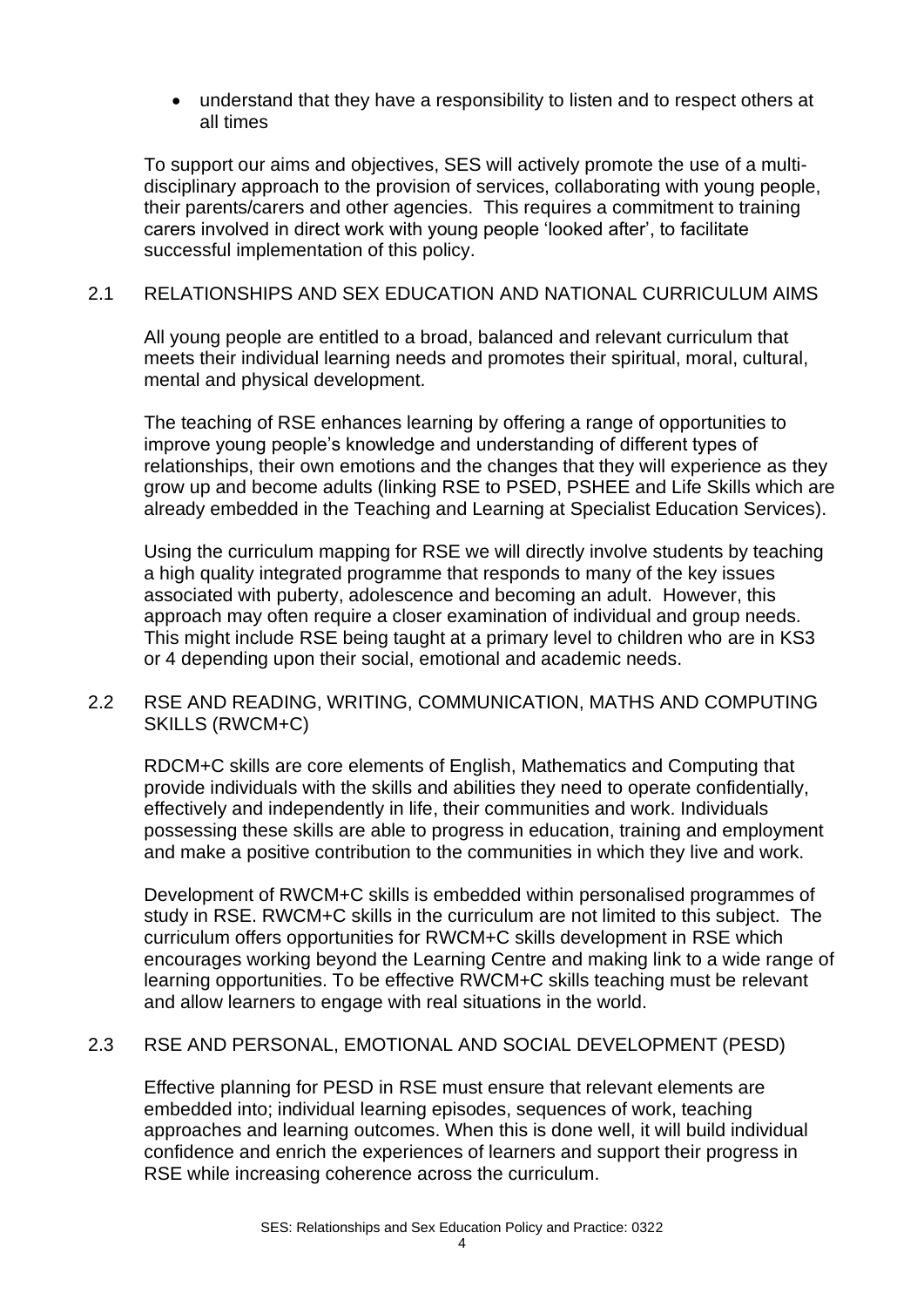At SES mastery of PESD skills is integral to all aspects of Learning Opportunities through a holistic and cross-curricular approach. We seek to ensure pupils demonstrate that they can develop and then apply their PESD skills in an extensive range of subject based and real life contexts. In RSE we promote the consolidation of core PESD skills by structuring learning opportunities to promote development in this area. Progress in PESD is reflected in personalised PESD files and Learning Centre Education Plans.

#### **3 THE IMPLEMENTATION OF RELATIONSHIPS AND SEX EDUCATION**

SES recognises, but is not limited to, the common framework provided by the structuring of Relationships and Sex Education within the National Curriculum.

#### 3.1 EQUAL OPPORTUNITIES

In pursuing this policy with regard to individual students, there are four categories of difference between groups of students, in which it is generally acknowledged that 'treatment as equals' may be problematic and for which it is therefore important to have specific policies. These are:

- Racial/cultural differences
- Social-class differences
- Ability differences
- Gender differences

#### 3.1.1 Racial/Cultural Differences

It is vital that staff avoid any racial bias or stereotyping with respect to the particular individuals who are from ethnic-minority backgrounds and that they are alert to and willing to challenge any such discrimination or stereotyping by students.

#### 3.1.2 Gender Differences

Equal opportunities in terms of participation are carefully considered, however, issues of prejudiced attitudes and stereotyping towards the opposite sex can be in existence and can potentially be magnified in our environments, especially given the contextual background and past experiences of our young people.

Staff should therefore be aware of this and should be willing to challenge any such discrimination or stereotyping by students. Furthermore such risks can be mitigated through planned teaching strategies.

#### 3.1.3 Social Class Differences

Staff should be aware of making assumptions about student's levels of knowledge and opportunities for acquisition of knowledge whatever their background.

#### 3.1.4 Ability Differences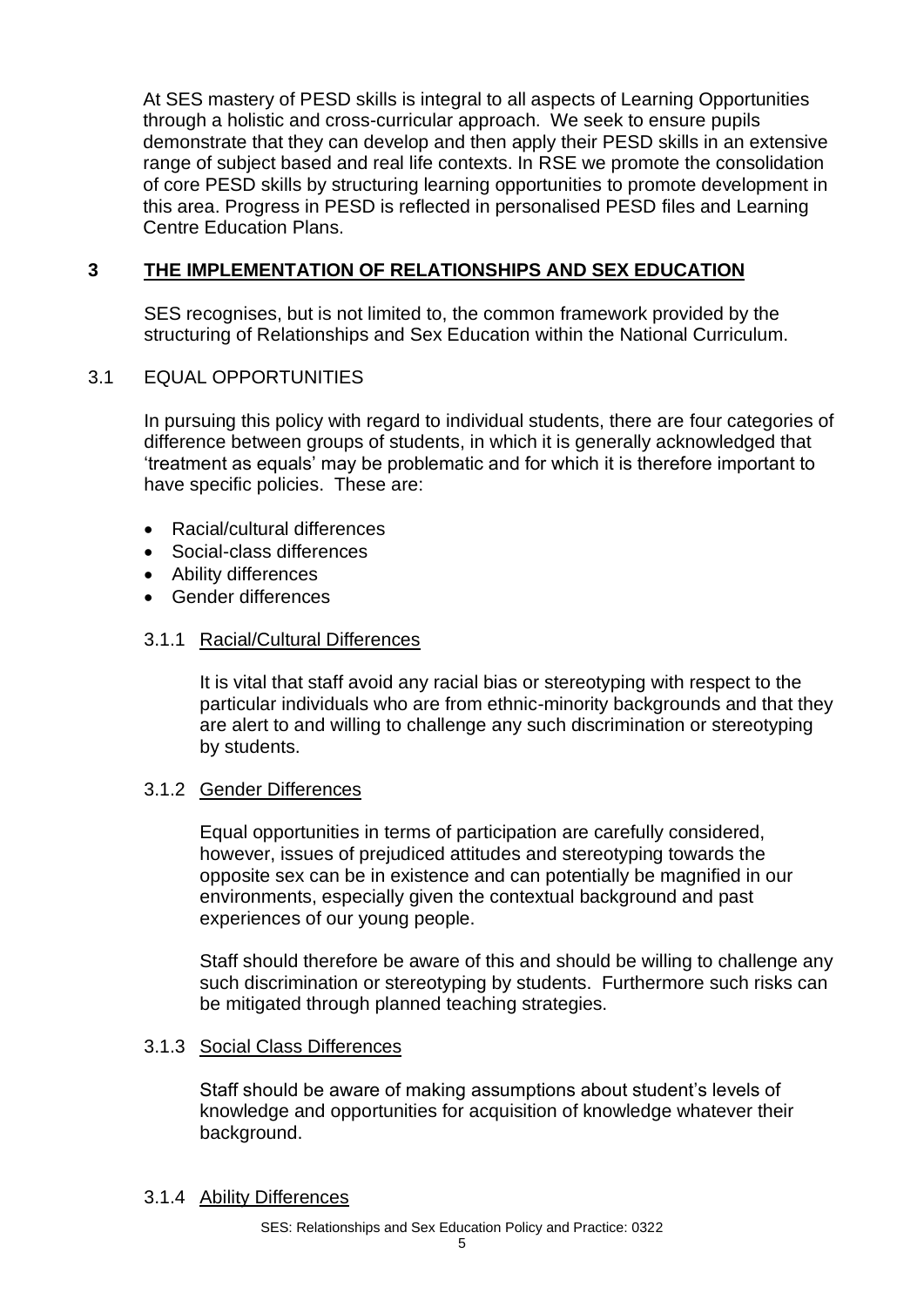SES establishments are resourced such that students receive a highly individualised curriculum based on their Portfolio of Achievement and Needs. Implicit in this is a response to differing levels of ability.

It is also important that protected characteristics as defined in the SES Equality and Diversity Policy are considered when planning and implementing teaching practice to ensure equal opportunities. This policy should therefore be read in conjunction with the SES Equality and Diversity Policy and Practice document and the DfE guidance around our equality duty.

#### 3.2 RELATIONSHIPS AND SEX EDUCATION AS A CROSS CURRICULAR SUBJECT

It is important to stress the inter-relationship of RSE with many other areas of the curriculum and with aspects of communication and social functioning beyond the Learning Centre day. At each establishment every aspect of its operation is viewed as a potential vehicle for building upon student's RSE understanding and skills. All staff need to be skilled at finding unobtrusive ways of taking advantage of the total living experience without this intruding on the naturalness of domestic living.

Cross curriculum dimensions provide important unifying areas of learning that help young people make sense of the world and give education relevance and authenticity. They reflect the major ideas and challenges that face individuals and society.

Dimensions can add a richness and relevance to the curriculum experience of young people. They can provide a focus for work within and between subjects and across the curriculum as a whole, including the routines, events and ethos of the school.

Cross curriculum dimensions include:

- identity and cultural diversity
- healthy lifestyles
- community participation
- enterprise
- global dimension and sustainable development
- technology and the media
- creativity and critical thinking

In particular, the RSE programme is committed to relevant learning across the curriculum including links with Citizenship, British Values, Life Skills, PSED, PSHEE, Science or Religious Education on matters such as abortion and same-sex relationships.

#### 3.3 TEACHING AND LEARNING STYLES

Key elements of teaching methods in Relationships and Sex Education are:

- Knowledge imparted by the teacher
- Creative activities related to elements of the topic
- Question and answer
- SES: Relationships and Sex Education Policy and Practice: 0322 • Individual and group enquiries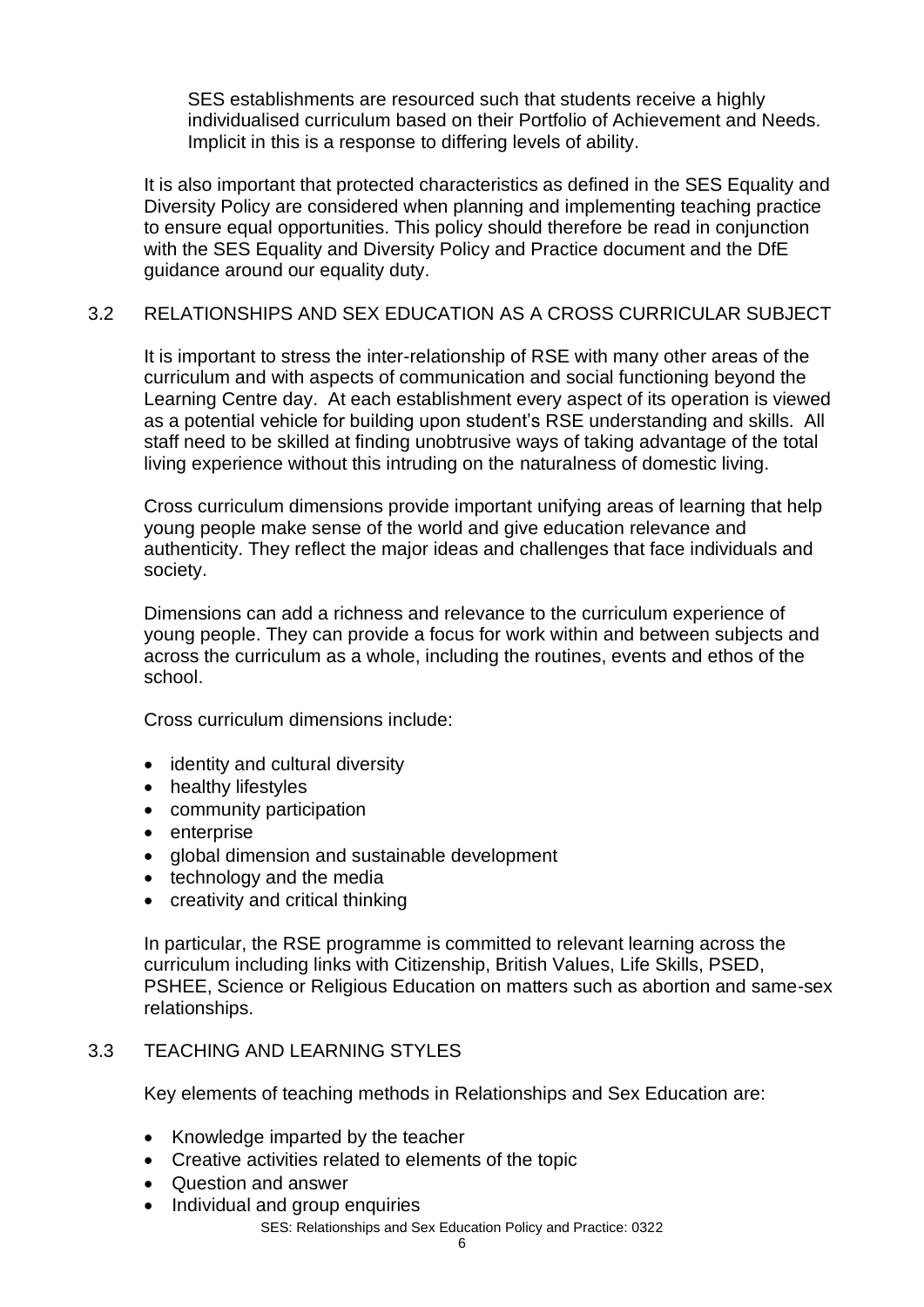- Use of a range of media presentation
- Use of Computing
- Use of a variety of printed and textual material
- Role play and drama
- Discussion and debate
- Story telling

Approaches to learning will to a greater or lesser extent involve an enquiry method:

- Asking questions and possibly forming hypotheses
- Drawing conclusions

Activities that enhance student skills and experience are:

- Discussion and debate with others
- Writing including narrative, analysis, explanation and description
- Communication/presentation of findings in a variety of ways to the group or a wider audience
- Tasks which develop knowledge, skills and understanding
- Activities should be balanced between activities which are short in duration and those which have scope for development over an extended period
- Activities should, where appropriate, use student's own interests or questions
- Activities should, where appropriate, involve both independent and co-operative work
- Activities should encourage students to become more confident in the use of a range of media and equipment
- Activities should encourage students to become confident in the use of a range of materials available through Computing

#### 3.4 PLANNING FOR RELATIONSHIPS AND SEX EDUCATION

Planning for Mathematics will take a variety of forms for which personalised learning episodes and units of work will include:

- Individual work
- Group Work
- Classroom based learning
- Extended learning in the wider community

Our SES RSE programme covers:

- the law (see separate section)
- equality in relationships
- sexual consent
- the importance of seeking and gaining mutual consent through positive and active communication, and go beyond teaching how to say 'no'
- young people will be supported to identify behaviour in a relationship which is positive and supportive and that which is exploitative and controlling
- understanding the impact of a culture that reinforces stereotyped and gendered expectations for both boys and girls, including blaming victims for the abuse they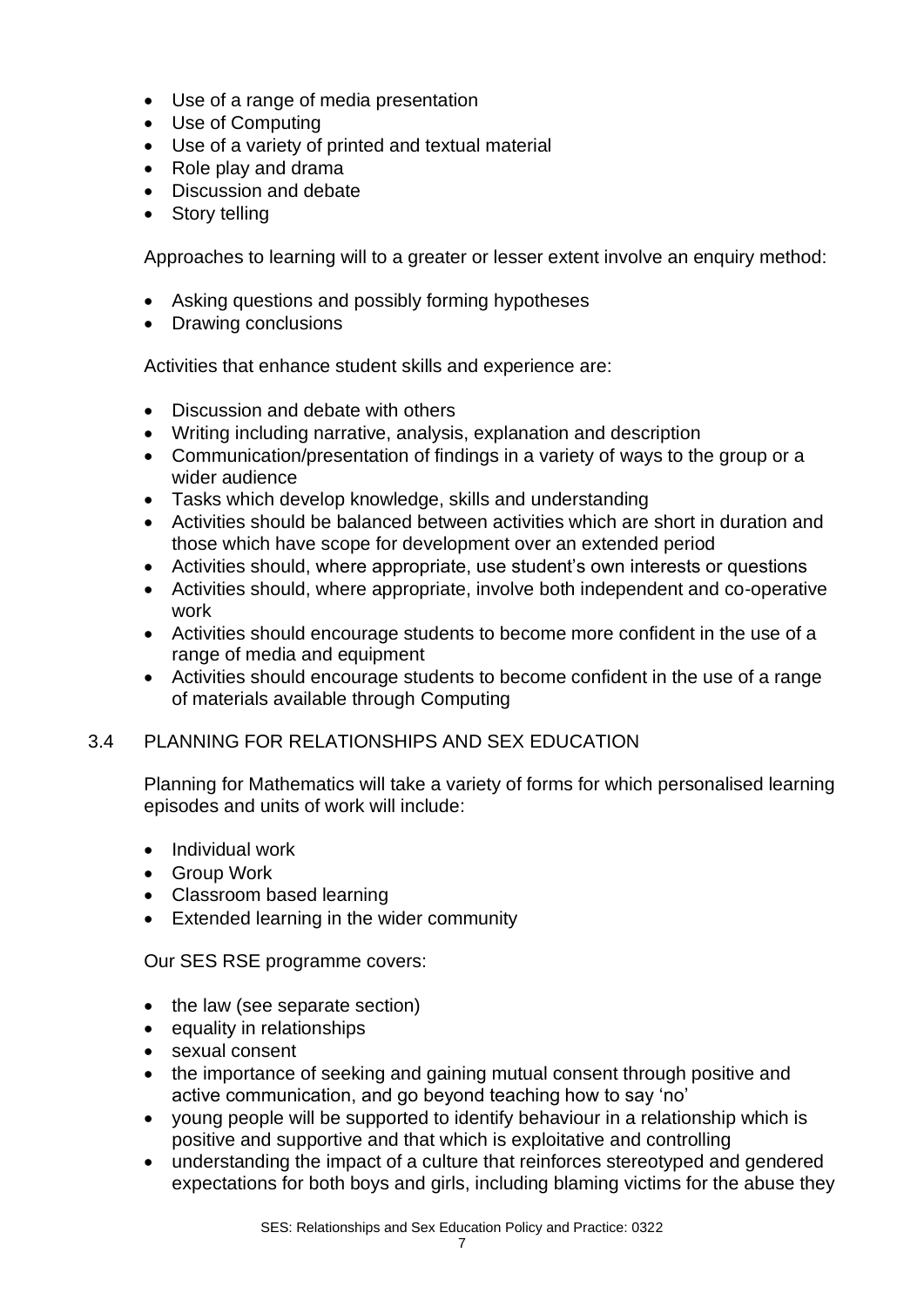experience and other cultural norms and negative stereotypes that they experience and observe

- the skills for negotiating consent and managing the feelings associated with their experiences, and how to seek help and support if they need it relevant visual cues and role play
- learning that one's body belongs to oneself and that only we can say who has access to it. (i.e. 'public and private'). This is a key element of the SES way and the approach to safeguarding at Specialist Education Services
- respecting boundaries (public and private) their own and other people's helps young people to understand the need to obtain consent and that everyone has the right to offer or withhold their consent for any activity, sexual or otherwise
- learning the correct biological/medical names for the genitalia and reproductive organs. Having the right language to describe the private parts of their body – and knowing how to seek help if they are being abused – are vital for safeguarding
- opportunities for students to discuss and explore sexual orientation choices in a safe environment; LGBT, heterosexual or questioning in terms of those exploring their sexual identity
- being open and honest about the words for genitalia will support girls at risk of female genital mutilation (FGM).

#### 3.4.1 Learning Outside the Classroom

SES supports and endorses the Learning Outside the Classroom initiative as its principles and philosophy match the SES Vision Statement. We believe that every young person should experience the world beyond the classroom as an essential part of learning and personal development, whatever their age, ability or circumstances.

The use of places other than the classroom for teaching and learning often provide the most memorable learning experiences and help us to make sense of the world around us by making links between feelings and learning. They stay with us into adulthood and affect our behaviour, lifestyle and work. They influence our values and the decisions we make. They allow us to transfer learning experienced outside to the classroom and vice versa.

Students can benefit from well-organised visits, community activities and getting involved in wider learning projects (such as helping to organise information, reviewing policies and providing peer support). As students progress, work placements and visits help shape their decisions about future opportunities.

All children and young people have the opportunity to participate in both focused field trips and extended residential weeks, throughout a range of local and national locations. In addition to the social and personal benefits, these offer real life geographical knowledge and experience which can be developed in context.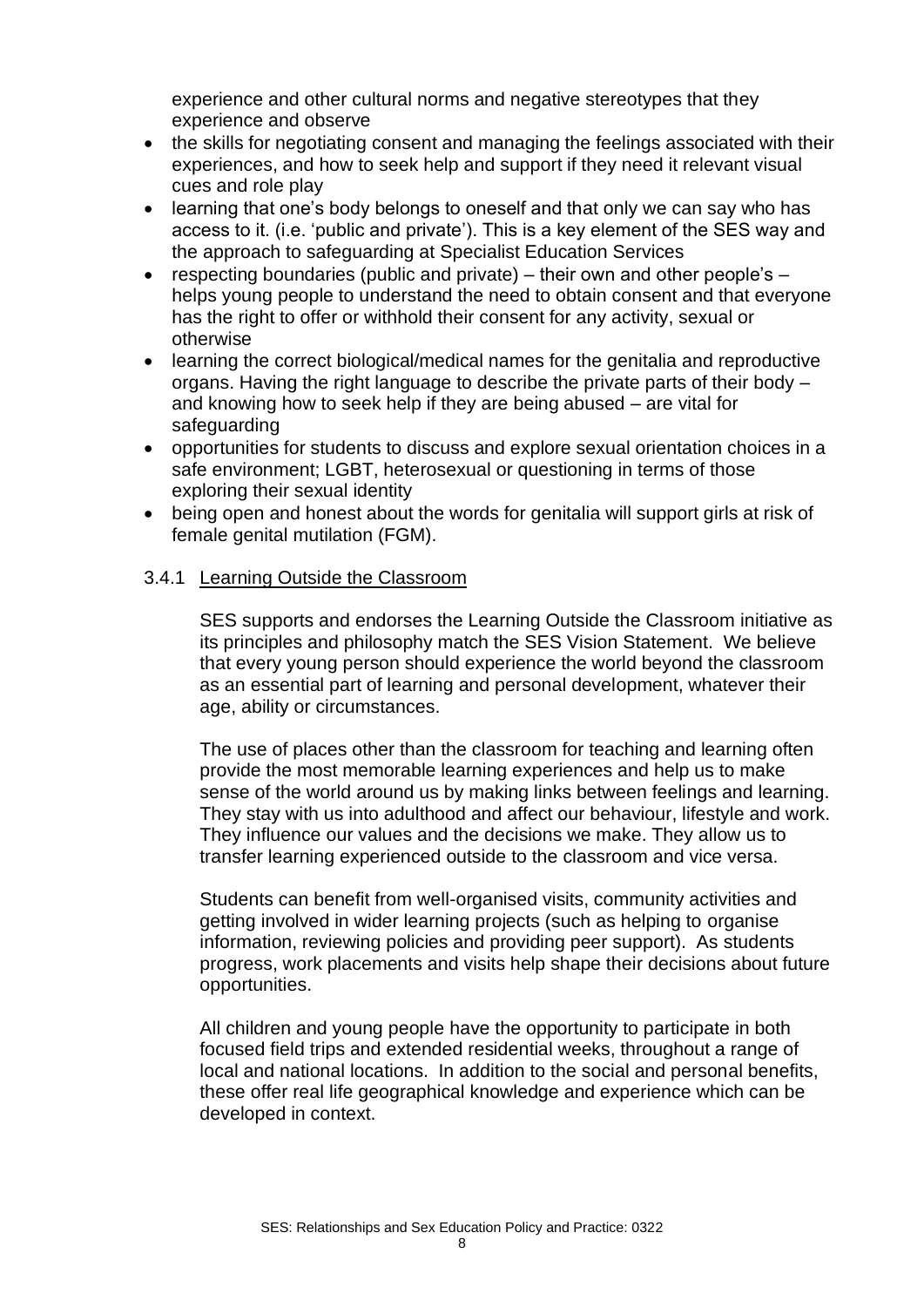#### 3.4.2 Resources for Sex and Relationship Education

Physical resources should not be seen as a barrier to Sex and Relationships Education delivery. Resources should be tailored to the varying needs of individuals and appropriate for the intended purpose and the emotional age of the individual.

#### 3.4.3 Safeguarding and Sex and Relationships Education

Relationships and Sex Education is delivered with confidentiality between the individual/s and adult delivering the information, however it is important that should the adult believe there is a risk or danger posed to the individual (past or present), they refer to SES Safeguarding procedures.

In terms of keeping safe, specifically these young people require a particularly high level of staff vigilance since they may not have the capacity to understand concepts such as keeping safe, e.g. CSE and FGM. These young people may also already be highly sexualized or traumatised due to experiences prior to placement at Specialist Education Services.

#### 3.4.4 Responsibility for Teaching RSE

Whilst all Learning Centre staff and Care Team staff have overall responsibility for RSE to differing degrees (from academic to 'parental' roles), the RSE curriculum will be formally taught (in the main, and where appropriate) by teachers. All of those who deliver RSE will regularly update their knowledge and expertise incorporating the support of other professionals including the school nurse, local sexual health services, and safeguarding professionals. Additional targeted professional development will regularly be available to all staff in the Learning Centre and amongst the Care Staff who have an important, parental style role in the delivery of RSE.

Following advice and guidance from the staff at SES, the Learning Centre will buy into any suitable recommended visiting projects that can help young people with their Relationships and Sex Education. These may include theatre and role-play projects or charity groups such as The Matthew Project. Whenever possible, engagement with the projects are also offered across both SES sites.

Any RSE lesson may consider questions or issues that some young people will find sensitive. Before embarking on these lessons ground rules are established which enable the young person/people to feel comfortable and confident that their opinions and experiences will be treated with respect and that they will be supported using the therapeutic methods highlighted in the SES Way documentation.

When young people ask questions, we aim to answer them honestly, within the ground rules established at the start of the sessions. When it is felt that answering a specific question would involve information at a level inappropriate to the development of the young person, the question may be dealt with at another time with support from other professionals such as Dr Kate Sillifant or social workers.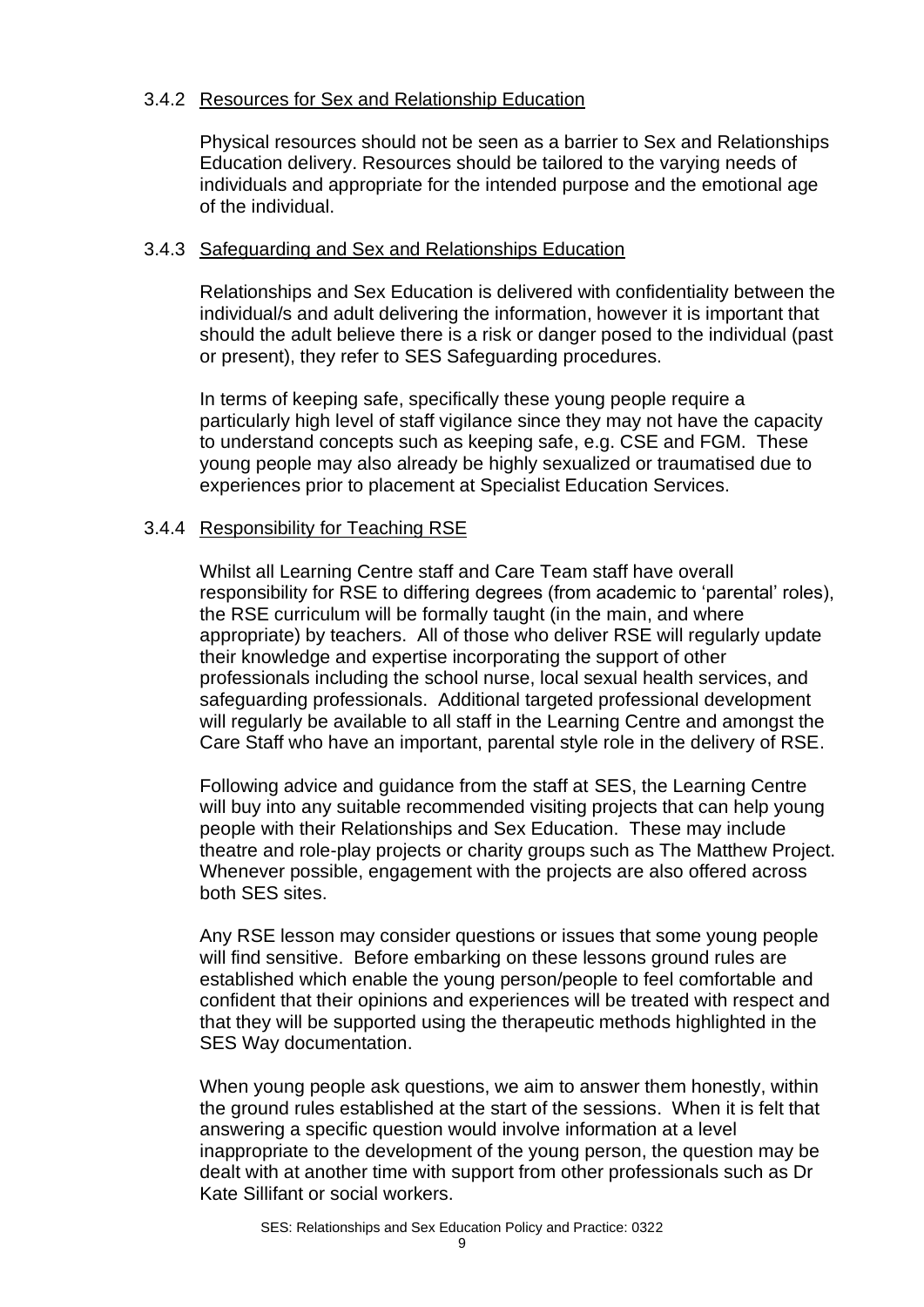#### 3.5 RIGHT TO BE EXCUSED FROM SEX EDUCATION

Parents have the right to request that their child be withdrawn from some or all of sex education delivered as part of statutory RSE. Before granting any such request the Head of Education and/or SES Principal would discuss the request with parents and, as appropriate, with the child to ensure that their wishes are understood and to clarify the nature and purpose of the curriculum. Due to the complexity of the factors regarding placement at SES, the social worker would also be updated. If following discussion the right to be excused is implemented, the SES Principal will write to the parent(s) to confirm the decision and keep this record on their main file.

Once the discussions have taken place, except in exceptional circumstances, SES will respect the request to withdraw the child, up to and until three terms before the child turns 16. After that point, if the child wishes to receive sex education rather than be withdrawn, the school should make arrangements to provide the child with sex education during one of those terms. The child's special educational needs may need to be taken into account when making this decision.

The Head of Education will automatically grant a request to withdraw a pupil from any sex education delivered within the primary phase, other than as part of the science curriculum.

There is no right to withdraw from Relationships Education or Health Education.

#### 3.6 PRESENTATION OF WORK

At SES we believe presentation of work is vital aspect of creating a positive and stimulating environment and in enhancing student motivation and self-esteem. Presentation of work can take a wide variety of forms ranging from:

- Written format
- Recording (oral and photographic)
- Displays
- Through use of computing and digital media
- Through witness statements created pupils and adults

Adults at SES, are expected to make a professional judgement with regards to each individual pupil's aptitude and ability in terms of facilitating presentation of work. We seek to continually implement our 'No Limits' thinking in the way we facilitate presentation of work ensuring feedback is given to support young people's continual progress in this area.

#### 3.7 PROGRESSION IN RELATIONSHIPS AND SEX EDUCATION

Progression includes:

- a steady acquisition of new, knowledge and understanding
- moving from familiar to unfamiliar contexts or places
- meeting needs which demand more complex or difficult solutions
- consolidation of knowledge in a range of contexts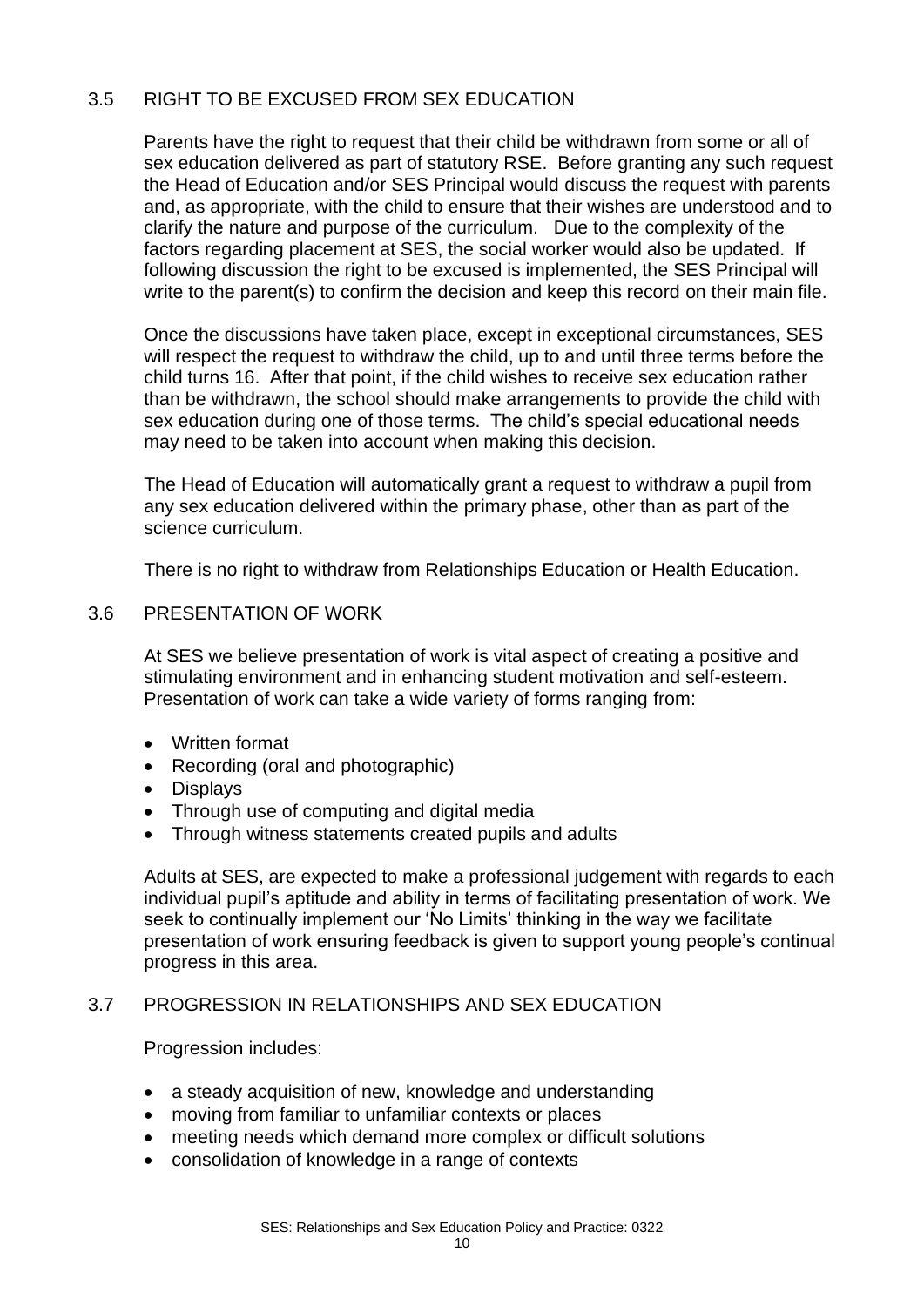#### 3.7.1 Continuity

In order to build on the experiences of every child at our establishments there is a framework that cover the Relationships and Sex Education programme of study, with students expected to know, apply and understand the matters, skills and processes specified for each key stage. Decisions about where students are taught on the framework relates to their starting points, maturity and emotional capacity.

At SES, across both SES establishments, we are continually evolving a 'fit for purpose' assessment framework to support staff in planning for progress, and to ensure an effective, consistent and quantifiable measure of student progress.

#### 3.8 DIFFERENTIATION

Students at our establishments will clearly differ in ability and teaching should take account of this by providing a range of learning situations and approaches. In addition the philosophy of SES is such that personalised learning is a cornerstone.

Differentiation is a process not a single event. This process involves recognising the variety of individual needs within a group, planning to meet those needs, providing appropriate delivery and evaluating the effectiveness of the activities in order to maximise the achievements of individual students.

Relationships and Sex Education provides wide opportunities for differentiation by:

- Input
- Resource
- Task
- Support
- Outcome
- Response

In planning for our students, the following factors should be considered:

- Activities should build on what our students already know and can do
- Our students need immediate and regular encouragement, praise and reward
- The activities should be broad enough to allow scope for development and not prevent more able students from extending their learning
- The work should be pitched at the age, maturity and ability of the group and/or individual
- Tasks should be differentiated according to individual student needs
- Consider the balance between group activities and individual differentiated tasks for specific students

To achieve this, clear attention should be given to the following:

- A range of appropriate equipment
- Using a variety of teaching methods to elicit a particular response
- Organising the group in different ways appropriate to particular objectives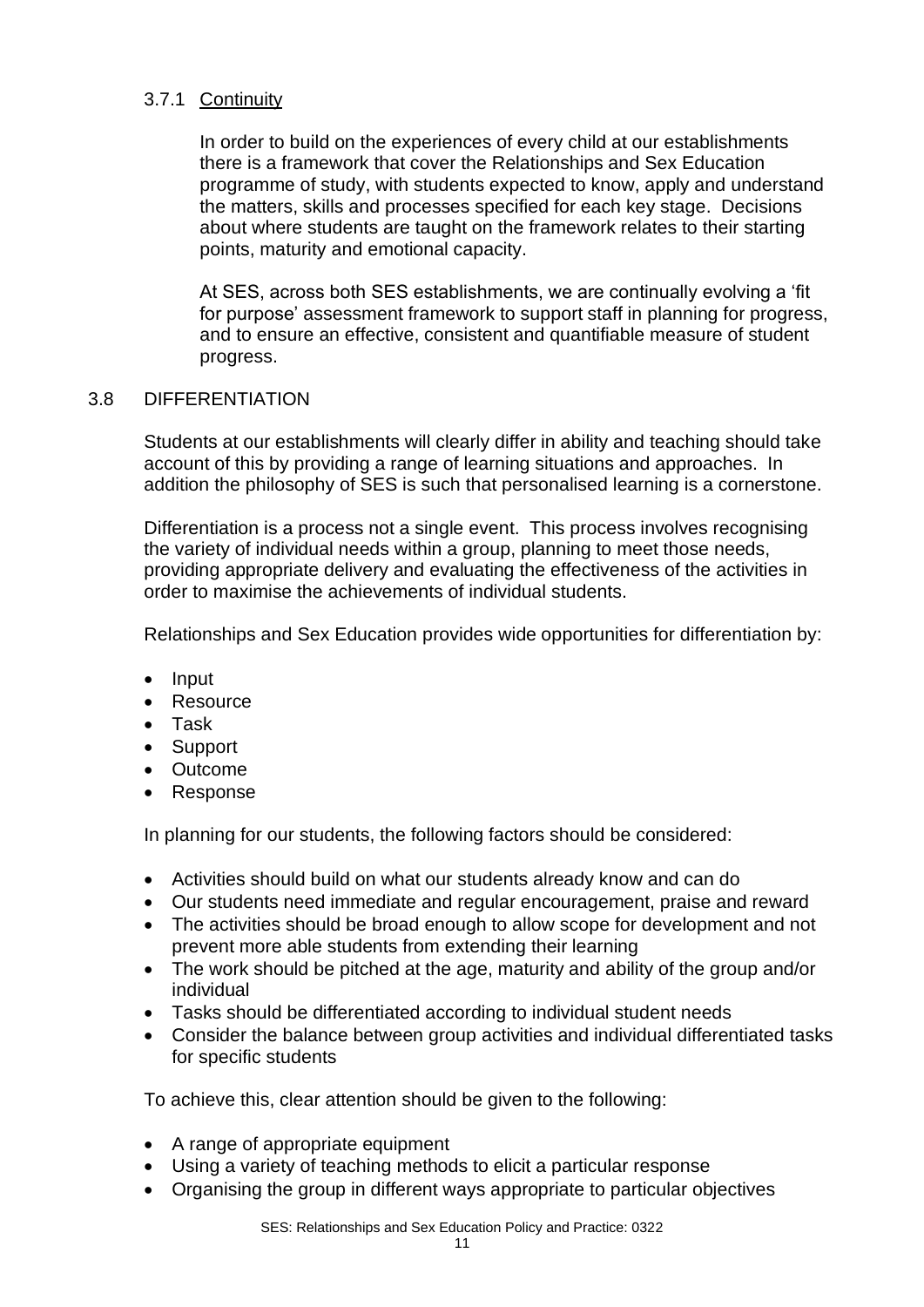- Setting open-ended tasks so that students can respond at their level
- Issuing different 'challenges' to different students
- Providing extension work for students with greater ability
- Allowing time for individual diagnosis, teaching and feedback.

The method of assessment and reporting should provide feedback, which is appropriate to students of differing abilities. It should aid their future learning by providing knowledge but should also give them support and encouragement. More specifically, the teacher should consider:

- Resources reading levels and ease of use
- Availability of a range of media/software
- Availability of a range of support equipment
- Where Computing is being used, simplified software guides
- Provision of a variety of tasks to cover the main content area
- Take account of time available to support individuals/group
- Other adult/student support
- Student/student support e.g. pairing
- Various ways of praising achievement
- Use of visual prompts to support learning

#### 3.9 ASSESSMENT AND RECORDING

We will ensure that all of our young people have equal access to the RSE programme by respecting students' unique starting points and providing highly differentiated and individualised learning that takes into consideration different abilities, levels of maturity and personal circumstances, including trauma and experiences before placement at Specialist Education Services.

We will assess students' learning through teaching observation noting changes of individual emotional states, peer interaction (where appropriate), behaviour, awareness and attitudes.

#### 3.9.1 The marking of students work

Teachers' responses to students' work should be positive, encouraging, sympathetic, honest and appropriate. Marking should be completed in a pragmatic way, as appropriate to the needs of the student and whenever possible completed in their presence. Further areas of study can then be negotiated with the student.

- Students should be made aware of the assessment criteria being employed, particularly before tackling new situations and subsequently when marking work
- Students should, as a result of the interaction, be aware of the next steps in their learning
- It is sometimes useful for students to respond to each others work

#### 3.9.2 Record Keeping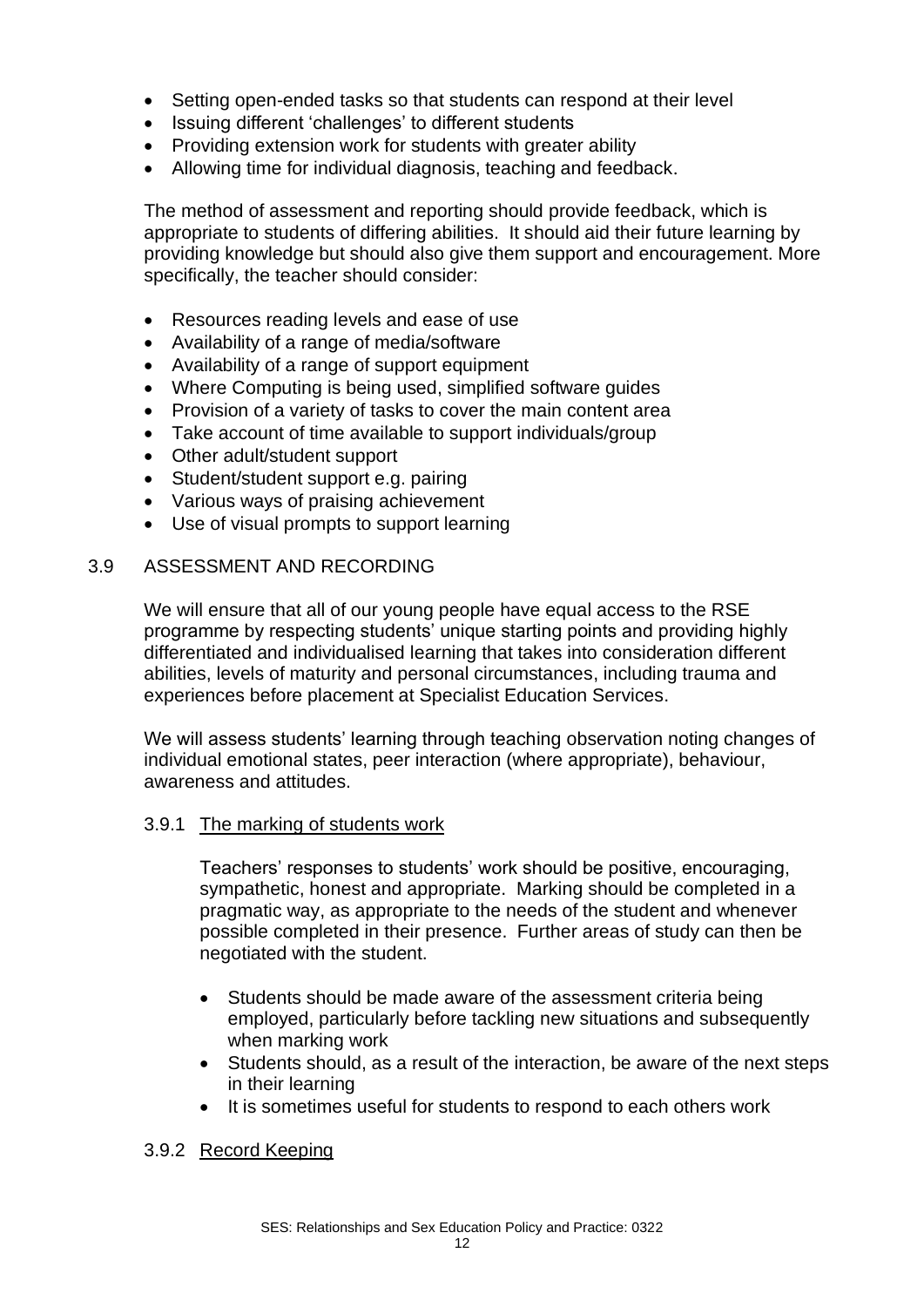Records are kept in the form of long term planning (Curriculum Overview), Medium Term Planning (unit objectives) and short term planning (detailed planning of learning episodes). A record of progress is evident in the ongoing feedback (verbal and written) between adult and student. Where appropriate an evidence base is collated for an episode of learning this can take various forms, e.g. files, exercise books, scrap books, digital media files.

#### 3.10 RELATIONSHIPS AND SEX EDUCATION AND MENTAL WELLBEING

Teaching about mental wellbeing is central to RSE. Through working alongside key professionals (e.g. our Independent Child and Adolescent Psychiatrist, Dr Kate Sillifant) we are able to identify universal entitlements for our young people that will support them to live safe, fulfilled and healthy lives, as well as ensuring that they are protected at all times from relationship-led or sexual harm.

#### **4 SMSC AND BRITISH VALUES IN RELATIONSHIPS AND SEX EDUCATION**

At SES we believe the development of SMSC and promotion of British Values, should be embedded within all areas of teaching and learning across both the school and residential setting. This policy should be read in conjunction with the Spiritual, Moral, Cultural and Social Policy and Practice document and the British Values Policy and Practice Document.

#### 4.1 SMSC

At SES we develop SMSC in many aspects of the curriculum through ensuring opportunities for SMSC development are extensive and frequent. These opportunities are reflected in planning documents as well as in outcomes for students.

Examples of SMSC development within Relationships and Sex Education are:

#### **Spiritual**

- Relationships and Sex Education is fundamental in promoting a sense of wonder and desire to explore the world, and fundamental to this the development of an understanding of scale, and how small changes such as climatic changes, can have extensive consequence, on both a local and world scale.
- Relationships and Sex Education promotes the understanding of links between life and the processes, which create and shape it.
- Within Relationships and Sex Education pupils are encouraged to reflect, one right and wrong, the impact of humans on others, ecosystems and land.

#### **Moral**

- Relationships and Sex Education encourages exploration of impacts, which promote moral debate. For example, the impact human life has on the world and issues around population including overpopulation.
- Pupils are offered the opportunity to explore the different lifestyles of individuals, including individuals who life in shanty towns/favelas and how they are fair and unfair.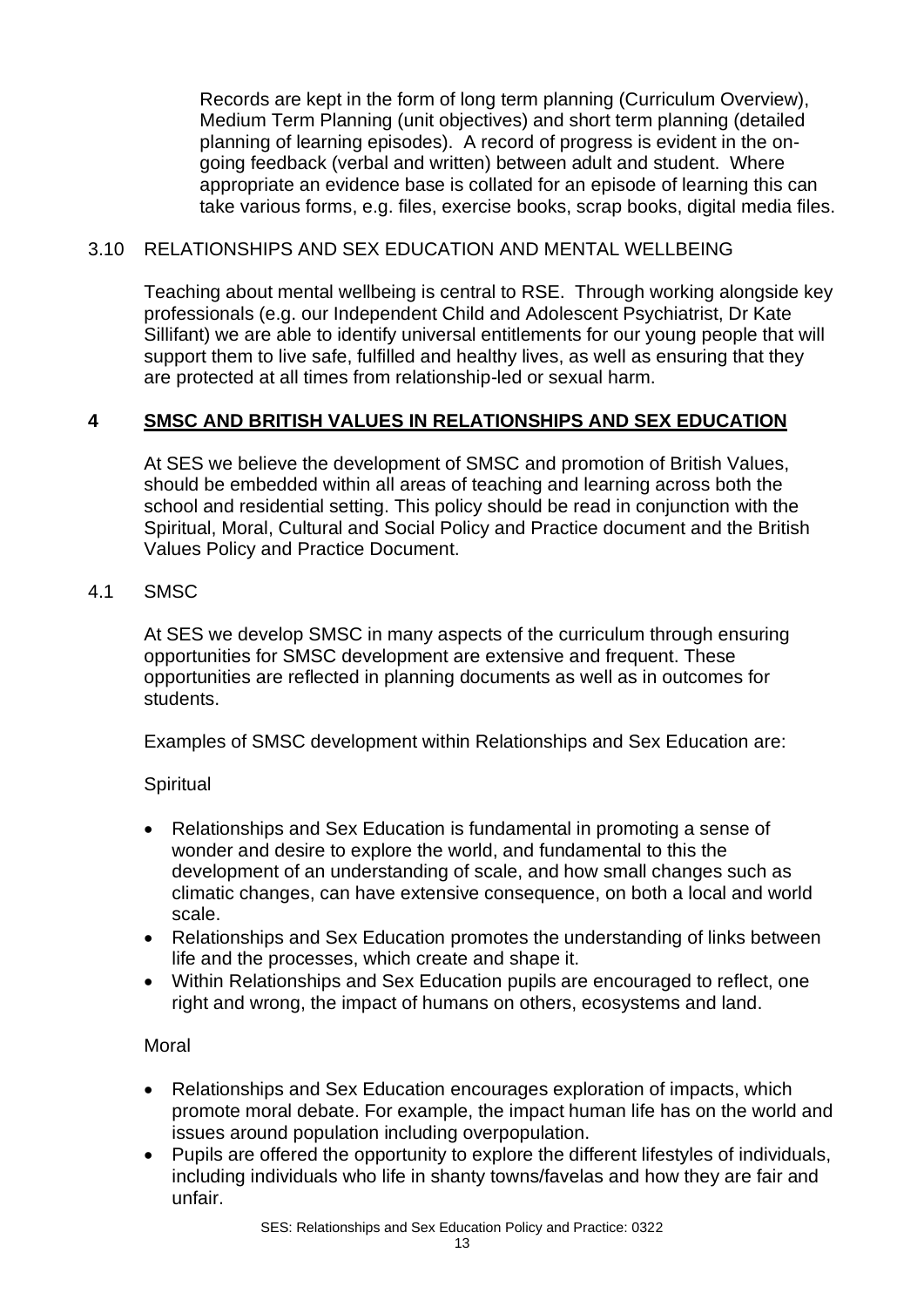• Pupils explore controversial moral issues such as fair trade and food miles and the dilemma around importing food, including the consequences importing has on the wider world.

#### Social

- In Relationships and Sex Education, young people explore social issues, including issues around population, migration and immigration and are encouraged to reflect on the impact of these processes on the world.
- Pupils are encouraged to look at ways they can make a difference, for example through lifestyle choices.
- Pupils are encouraged to be leaders in different situations, as well as to be able to work as part of a team without being in a lead role.

#### **Cultural**

- Pupils at SES are actively encourages to develop an understanding of different cultures.
- In Relationships and Sex Education pupils are taught about a range of cultures and traditions. We educate pupils in being able to understand the impact of beliefs and traditions of people, for example, marriage and death.
- Pupils learn about the impact of natural disasters on cultures and understanding the development of the world as a global community.

#### 4.2 BRITISH VALUES

Promotion of British values is an integral part of life at SES. We believe that the promotion of such values should be inherent in teaching and learning as well as in the wider community. We fundamentally believe that the promotion of British Values is an essential strategy in preventing radicalisation. This document should therefore be read in conjunction with our Radicalisation Policy and Practice document.

It is important to know what the law says about sex, relationships and young people, as well as broader safeguarding issues. This includes a range of important facts and the rules regarding sharing personal information, pictures, videos and other material using technology. This will help young people to know what is right and wrong in law, but it can also provide a good foundation of knowledge for deeper discussion about all types of relationships. There are also many different legal provisions whose purpose is to protect young people and which ensure young people take responsibility for their actions. Students should be made aware of the relevant legal provisions when relevant topics are being taught, including for example:

- Marriage
- consent, including the age of consent
- violence against women and girls
- online behaviours including image and information sharing (including 'sexting', youth- produced sexual imagery, nudes, etc.)
- pornography
- abortion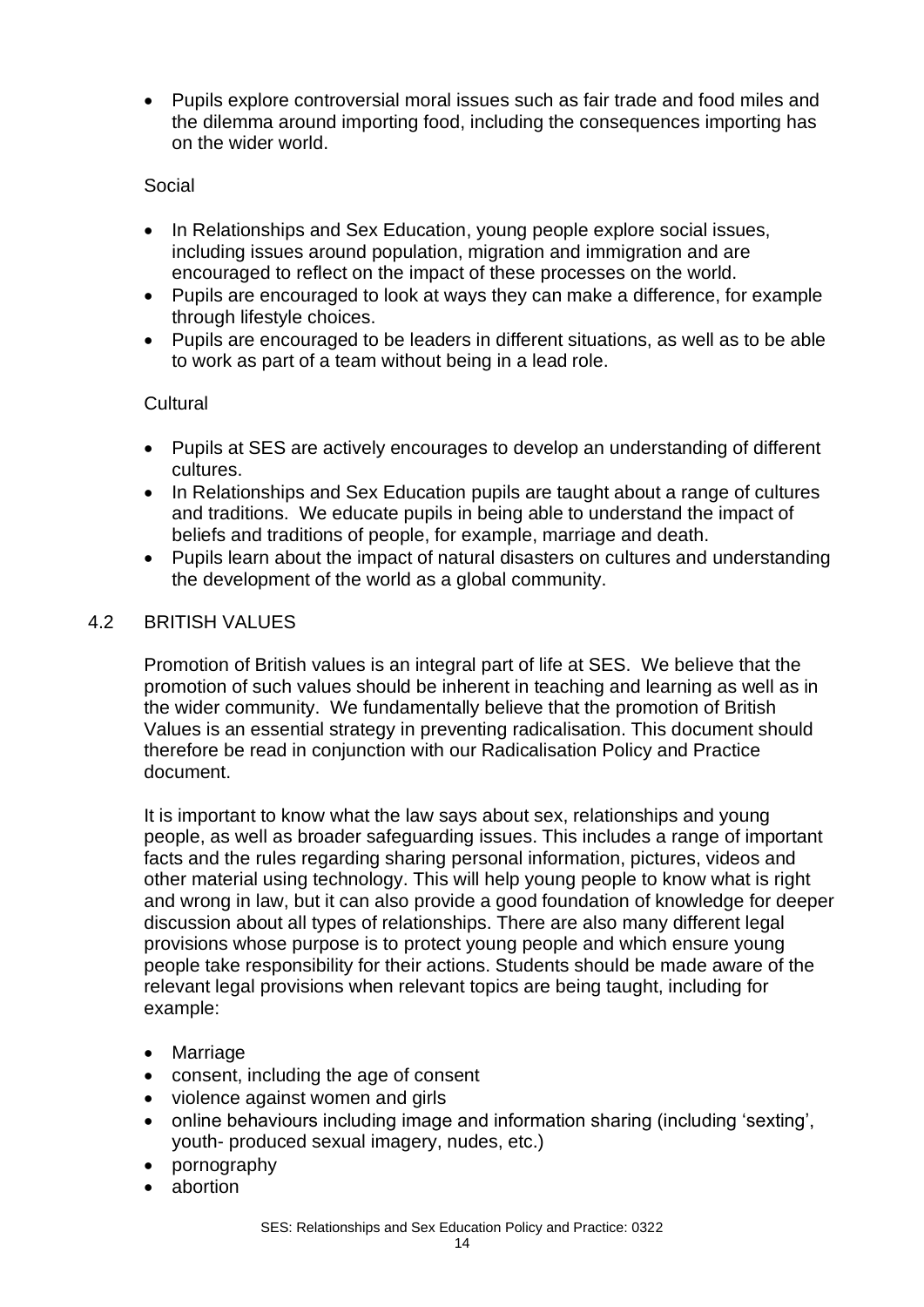- sexuality
- gender identity
- substance misuse
- violence and exploitation by gangs
- extremism/radicalisation
- criminal exploitation (for example, through gang involvement or 'county lines' drugs operations)
- hate crime
- female genital mutilation (FGM)

#### **5 OTHER CONTEXTUAL PUBLICATIONS**

This policy reflects a range of national guidance and publications that are reference points and sources of material, including:

- Keeping Children Safe in Education (statutory guidance)
- Respectful School Communities: Self Review and Signposting Tool (a tool to support a whole school approach that promotes respect and discipline)
- Behaviour and Discipline in Schools (advice for schools, including advice for appropriate behaviour between pupils)
- Equality Act 2010 and schools
- SEND code of practice: 0 to 25 years (statutory guidance)
- Alternative Provision (statutory quidance)
- Mental Health and Behaviour in Schools (advice for schools)
- Preventing and Tackling Bullying (advice for schools, including advice on cyberbullying)
- Sexual violence and sexual harassment between children in schools (advice for schools)
- The Equality and Human Rights Commission Advice and Guidance (provides advice on avoiding discrimination in a variety of educational contexts)
- Promoting Fundamental British Values as part of SMSC in schools (guidance for maintained schools on promoting basic important British values as part of pupils' spiritual, moral, social and cultural (SMSC)
- SMSC requirements for independent schools (guidance for independent schools on how they should support pupils' spiritual, moral, social and cultural development).
- National Citizen Service guidance for schools

Our RSE programme complements Specialist Education Services policies for:

- Curriculum Intent
- Personal, Emotional and Social Development
- Personal, Social, Health, Economic Education
- Science
- Acceptable Use of Technology
- Safeguarding and Child Protection
- Equality and Diversity
- Partnership with Families
- Promoting British Values
- The SES Way (an Exploration of our Therapeutic Model)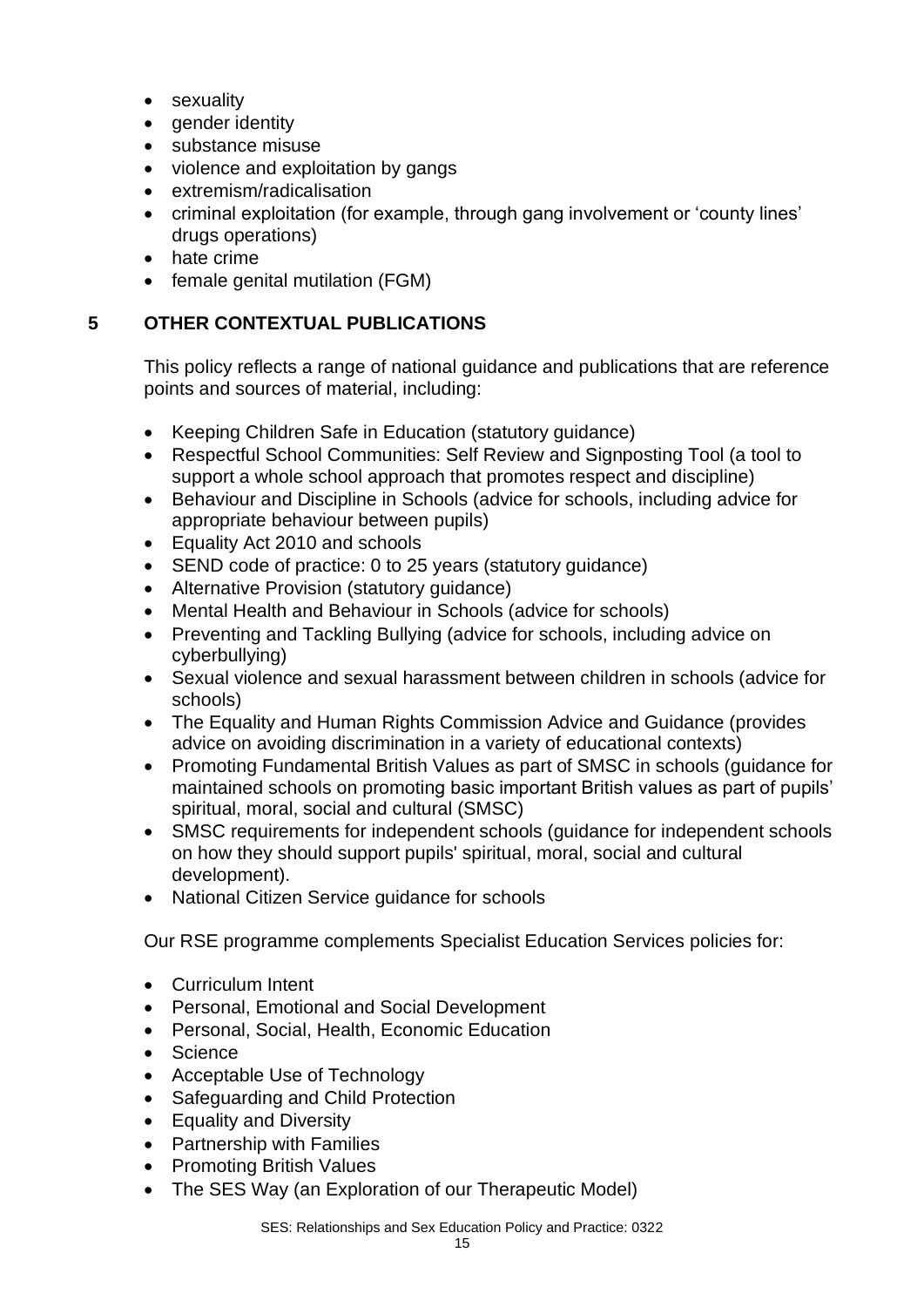#### **APPENDIX A**

What students should know by the end of primary **(KS2)** and secondary school **(KS4)** (DfE)

'Relationships Education, Relationships and Sex Education and Health Education' draft guidance, February 2019).

#### **By the end of Primary School (KS2)**

#### **Families and people who care for me. Pupils should know:**

- that families are important for children growing up because they can give love, security and stability.
- the characteristics of healthy family life, commitment to each other, including in times of difficulty, protection and care for children and other family members, the importance of spending time together and sharing each other's lives.
- that others' families, either in school or in the wider world, sometimes look different from their family, but that they should respect those differences and know that other children's families are also characterised by love and care.
- that stable, caring relationships, which may be of different types, are at the heart of happy families, and are important for children's security as they grow up.
- that marriage represents a formal and legally recognised commitment of two people to each other which is intended to be lifelong.
- how to recognise if family relationships are making them feel unhappy or unsafe, and how to seek help or advice from others if needed.

#### **Caring friendships. Pupils should know:**

- how important friendships are in making us feel happy and secure, and how people choose and make friends.
- the characteristics of friendships, including mutual respect, truthfulness, trustworthiness, loyalty, kindness, generosity, trust, sharing interests and experiences and support with problems and difficulties.
- that healthy friendships are positive and welcoming towards others, and do not make others feel lonely or excluded.
- that most friendships have ups and downs, and that these can often be worked through so that the friendship is repaired or even strengthened, and that resorting to violence is never right.
- how to recognise who to trust and who not to trust, how to judge when a friendship is making them feel unhappy or uncomfortable, managing conflict, how to manage these situations and how to seek help or advice from others, if needed.

#### **Respectful relationships. Pupils should know:**

- the importance of respecting others, even when they are very different from them (for example, physically, in character, personality or backgrounds), or make different choices or have different preferences or beliefs.
- practical steps they can take in a range of different contexts to improve or support respectful relationships.
- the conventions of courtesy and manners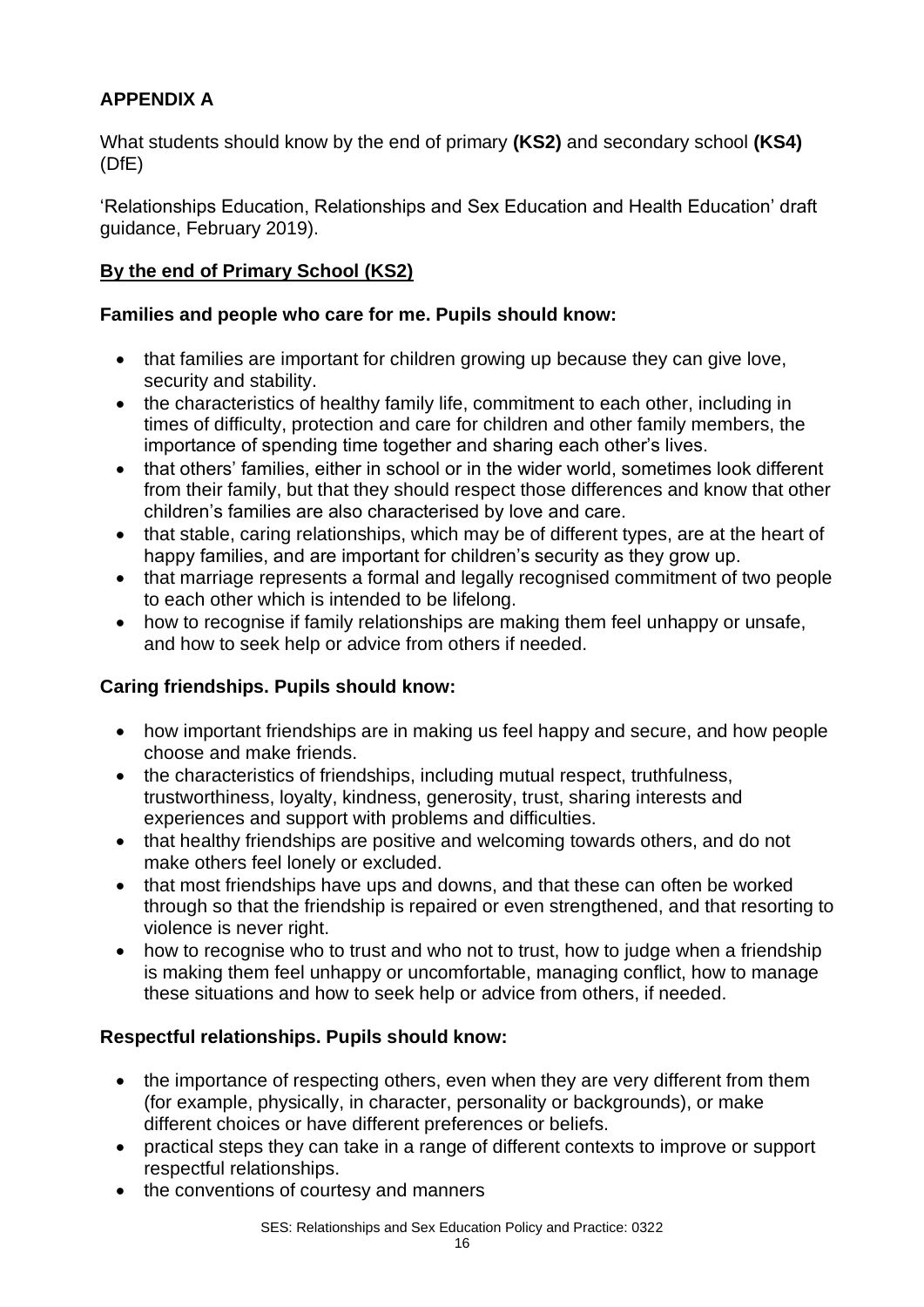- the importance of self--respect and how this links to their own happiness.
- that in school and in wider society they can expect to be treated with respect by others, and that in turn they should show due respect to others, including those in positions of authority.
- about different types of bullying (including cyberbullying), the impact of bullying, responsibilities of bystanders (primarily reporting bullying to an adult) and how to get help.
- what a stereotype is, and how stereotypes can be unfair, negative or destructive.
- the importance of permission-seeking and giving in relationships with friends, peers and adults.

#### **Online relationships. Pupils should know**:

- that people sometimes behave differently online, including by pretending to be someone they are not.
- that the same principles apply to online relationships as to face-to face relationships, including the importance of respect for others online including when we are anonymous.
- the rules and principles for keeping safe online, how to recognise risks, harmful content and contact, and how to report them.
- how to critically consider their online friendships and sources of information including awareness of the risks associated with people they have never met.
- how information and data is shared and used online.

#### **Being safe. Pupils should know:**

- what sorts of boundaries are appropriate in friendships with peers and others (including in a digital context).
- about the concept of privacy and the implications of it for both children and adults; including that it is not always right to keep secrets if they relate to being safe.
- that each person's body belongs to them, and the differences between appropriate and inappropriate or unsafe physical, and other, contact.
- how to respond safely and appropriately to adults they may encounter (in all contexts, including online) whom they do not know.
- how to recognise and report feelings of being unsafe or feeling bad about any adult.
- how to ask for advice or help for themselves or others, and to keep trying until they are heard
- how to report concerns or abuse, and the vocabulary and confidence needed to do so.
- where to get advice e.g. family, school and/or other sources.

#### **By the end of Secondary School (KS4)**

#### **Families. Pupils should know:**

- that there are different types of committed, stable relationships.
- how these relationships might contribute to human happiness and their importance for bringing up children.
- what marriage is, including their legal status e.g. that marriage carries legal rights and protections not available to couples who are cohabiting or who have married, for example, in an unregistered religious ceremony.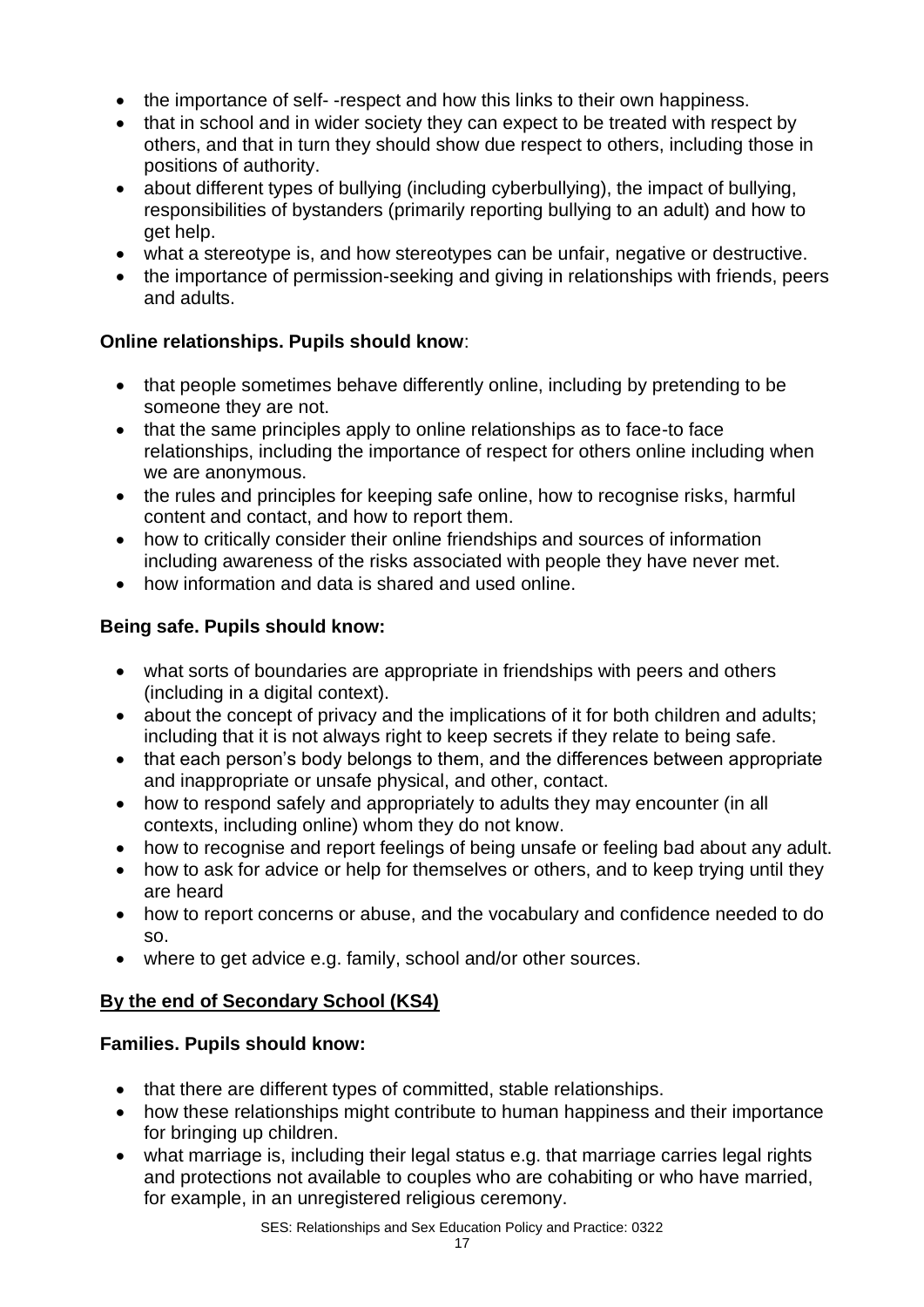- why marriage is an important relationship choice for many couples and why it must be freely entered into.
- the characteristics and legal status of other types of long-term relationships.
- the roles and responsibilities of parents with respect to raising of children, including the characteristics of successful parenting.
- how to: determine whether other children, adults or sources of information are trustworthy: judge when a family, friend, intimate or other relationship is unsafe (and to recognise this in others' relationships); and, how to seek help or advice, including reporting concerns about others, if needed. Respectful relationships, including friendships

#### **Respectful relationships, including friendships. Pupils should know**:

- the characteristics of positive and healthy friendships (in all contexts, including online) including: trust, respect, honesty, kindness, generosity, boundaries, privacy, consent and the management of conflict, reconciliation and ending relationships. This includes different (non- sexual) types of relationship.
- practical steps they can take in a range of different contexts to improve or support respectful relationships.
- how stereotypes, in particular stereotypes based on sex, gender, race, religion, sexual orientation or disability, can cause damage (e.g. how they might normalise non-consensual behaviour or encourage prejudice).
- that in school and in wider society they can expect to be treated with respect by others, and that in turn they should show due respect to others, including people in positions of authority and due tolerance of other people's beliefs.
- about different types of bullying (including cyberbullying), the impact of bullying, responsibilities of bystanders to report bullying and how and where to get help.
- that some types of behaviour within relationships are criminal, including violent behaviour and coercive control.
- what constitutes sexual harassment and sexual violence and why these are always unacceptable.
- the legal rights and responsibilities regarding equality (particularly with reference to the protected characteristics as defined in the Equality Act 2010) and that everyone is unique and equal.

#### **Online and media. Pupils should know:**

- their rights, responsibilities and opportunities online, including that the same expectations of behaviour apply in all contexts, including online.
- about online risks, including that any material someone provides to another has the potential to be shared online and the difficulty of removing potentially compromising material placed online.
- not to provide material to others that they would not want shared and used online.

#### **Being safe. Pupils should know:**

- the concepts of, and laws relating to, sexual consent, sexual exploitation, abuse, grooming, coercion, harassment, rape, domestic abuse, forced marriage, honourbased violence and FGM, and how these can affect current and future relationships.
- how people can actively communicate and recognise consent from others, including sexual consent, and how and when consent can be withdrawn (in all contexts,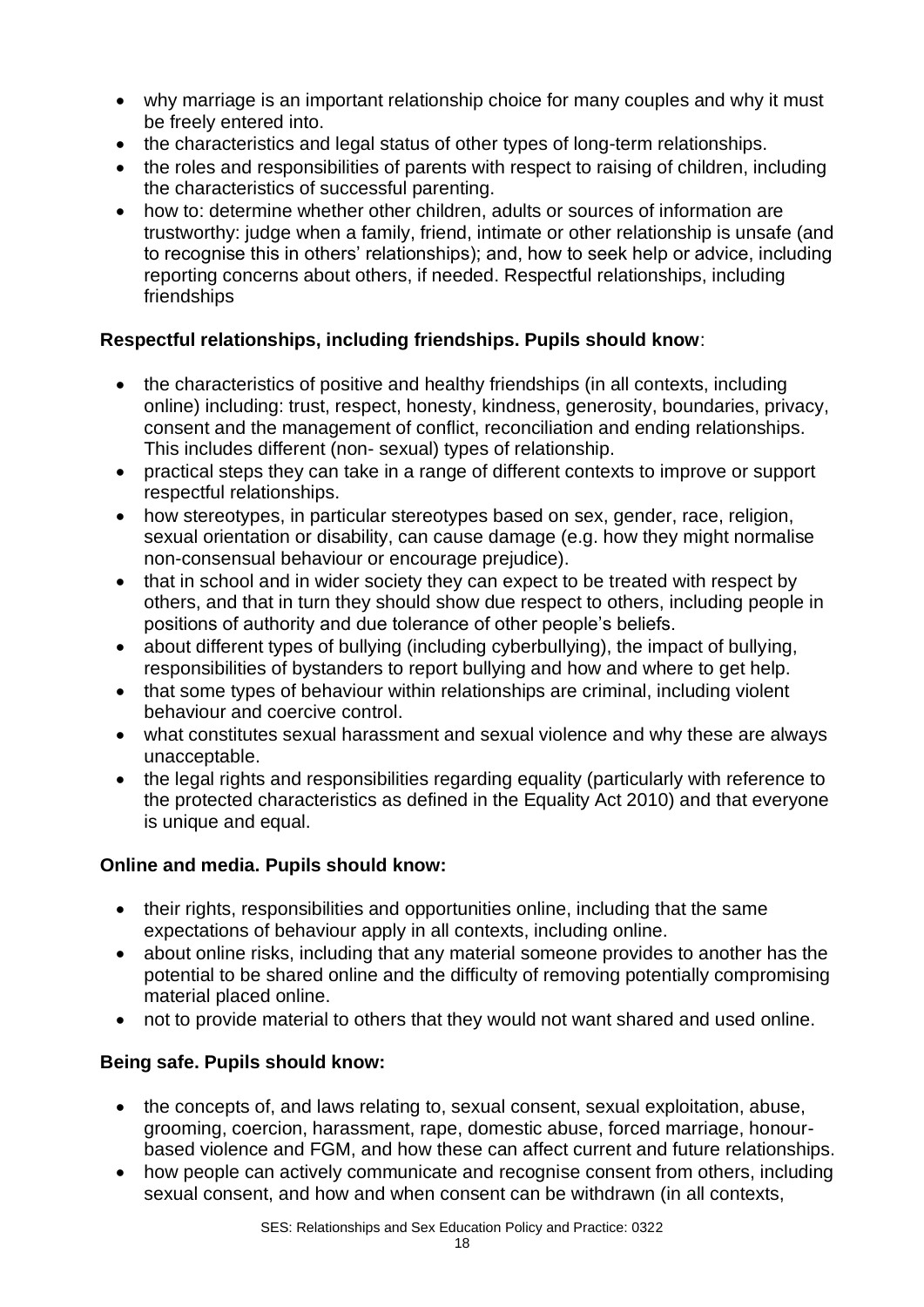including online). Intimate and sexual relationships, including sexual health Pupils should know

- how to recognise the characteristics and positive aspects of healthy one-to-one intimate relationships, which include mutual respect, consent, loyalty, trust, shared interests and outlook, sex and friendship.
- that all aspects of health can be affected by choices they make in sex and relationships, positively or negatively, e.g. physical, emotional, mental, sexual and reproductive health and wellbeing. • the facts about reproductive health, including fertility and the potential impact of lifestyle on fertility for men and women.
- that there are a range of strategies for identifying and managing sexual pressure, including understanding peer pressure, resisting pressure and not pressurising others.
- that they have a choice to delay sex or to enjoy intimacy without sex.
- the facts about the full range of contraceptive choices, efficacy and options available.
	- the facts around pregnancy including miscarriage.
	- that there are choices in relation to pregnancy (with medically and legally accurate, impartial information on all options, including keeping the baby, adoption, abortion and where to get further help).
- how the different sexually transmitted infections (STIs), including HIV/AIDs, are transmitted, how risk can be reduced through safer sex (including through condom use) and the importance of and facts about testing.
- about the prevalence of some STIs, the impact they can have on those who contract them and key facts about treatment.
- how the use of alcohol and drugs can lead to risky sexual behaviour.
- how to get further advice, including how and where to access confidential sexual and reproductive health advice and treatment.

**Please note that although young people at Specialist Education Services may be chronologically within KS2, 3 or 4 they may not emotionally or academically match these bandings. At all times young people will be taught the RSE curriculum in a manner which is both appropriate to their levels of understanding and their emotional needs and requirements***.*